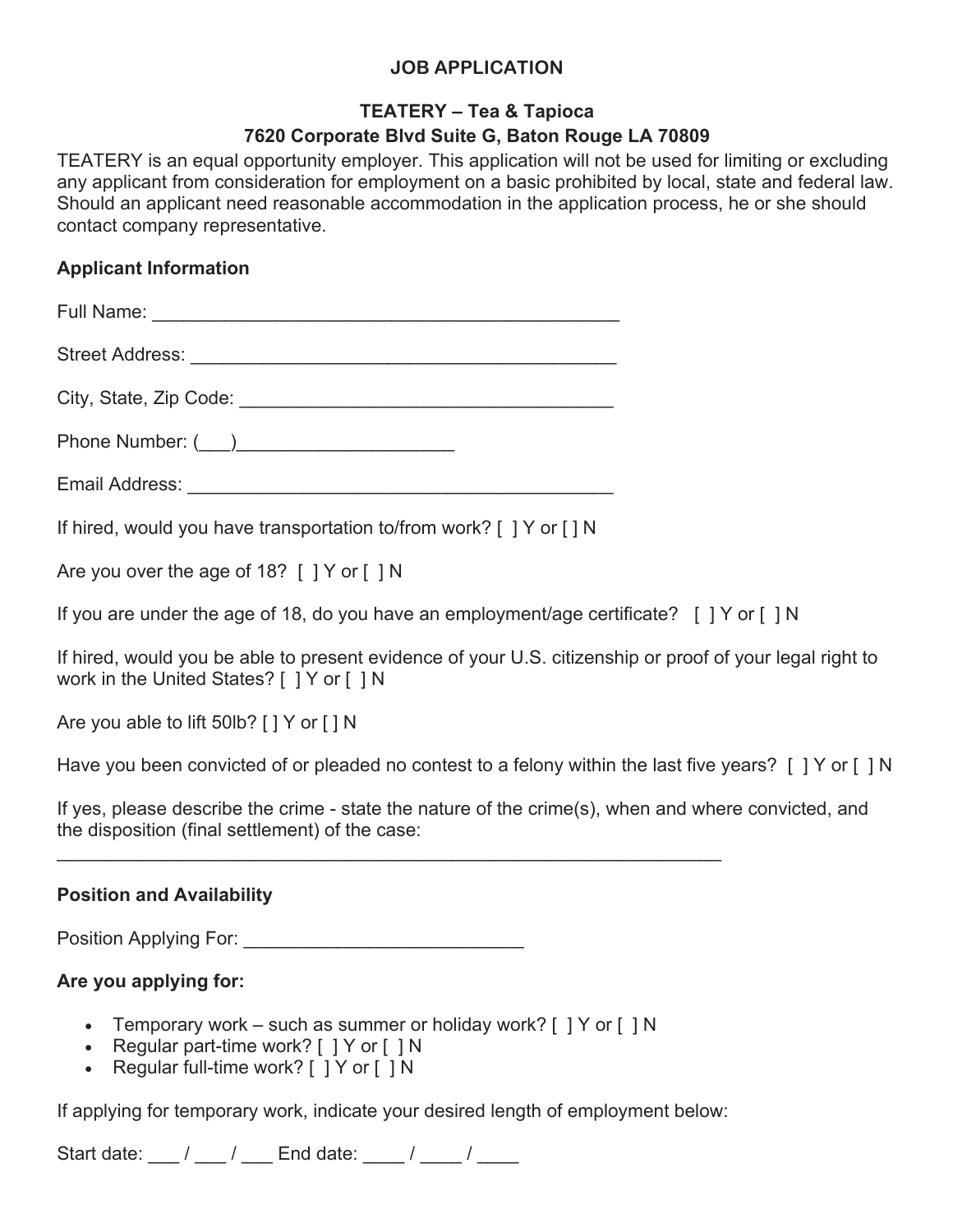# **Days/Hours Available**

| Monday :from ________ to ______                                                                                                       |  |
|---------------------------------------------------------------------------------------------------------------------------------------|--|
| Tuesday: from ________ to ______                                                                                                      |  |
| Wednesday: from _______ to ______                                                                                                     |  |
| Thursday: from ________ to ______                                                                                                     |  |
| Friday: from ________ to ______                                                                                                       |  |
| Saturday: from _______ to ______                                                                                                      |  |
| Sunday: from _______ to ______                                                                                                        |  |
| Are you available to work overtime? [ ] Y or [ ] N                                                                                    |  |
| If hired, on what date can you start working? $\frac{1}{\sqrt{2}}$                                                                    |  |
| <b>Education, Training and Experience</b>                                                                                             |  |
| <b>High School:</b><br>School Name: Manual Manual Manual Manual Manual Manual Manual Manual Manual Manual Manual Manual Manual Manual |  |
|                                                                                                                                       |  |
| Number of years completed: __________________                                                                                         |  |
| Did you graduate? [ ] Y or [ ] N                                                                                                      |  |
| Degree / Diploma earned: ________________                                                                                             |  |
| <b>College / University:</b><br>School Name: ________________________________                                                         |  |
| School Address: _____________________________                                                                                         |  |
|                                                                                                                                       |  |
| Number of years completed: _______<br>Did you graduate? $[$ $]$ $Y$ or $[$ $]$ $N$<br>Degree / Diploma Earned: __________________     |  |
| <b>Skills and Qualifications: Licenses, Skills, Training, Awards</b>                                                                  |  |
|                                                                                                                                       |  |
|                                                                                                                                       |  |

| Do you speak, write or understand any foreign languages? [ ] Y or [ ] N |  |  |  |  |
|-------------------------------------------------------------------------|--|--|--|--|
|-------------------------------------------------------------------------|--|--|--|--|

If yes, list which languages(s) and how fluent you consider yourself to be: \_\_\_\_\_\_\_\_\_\_\_\_\_\_\_\_\_\_\_\_\_\_\_\_\_\_\_\_\_\_\_\_\_

## **Employment History**

Are you currently employed? [ ] Y or [ ] N